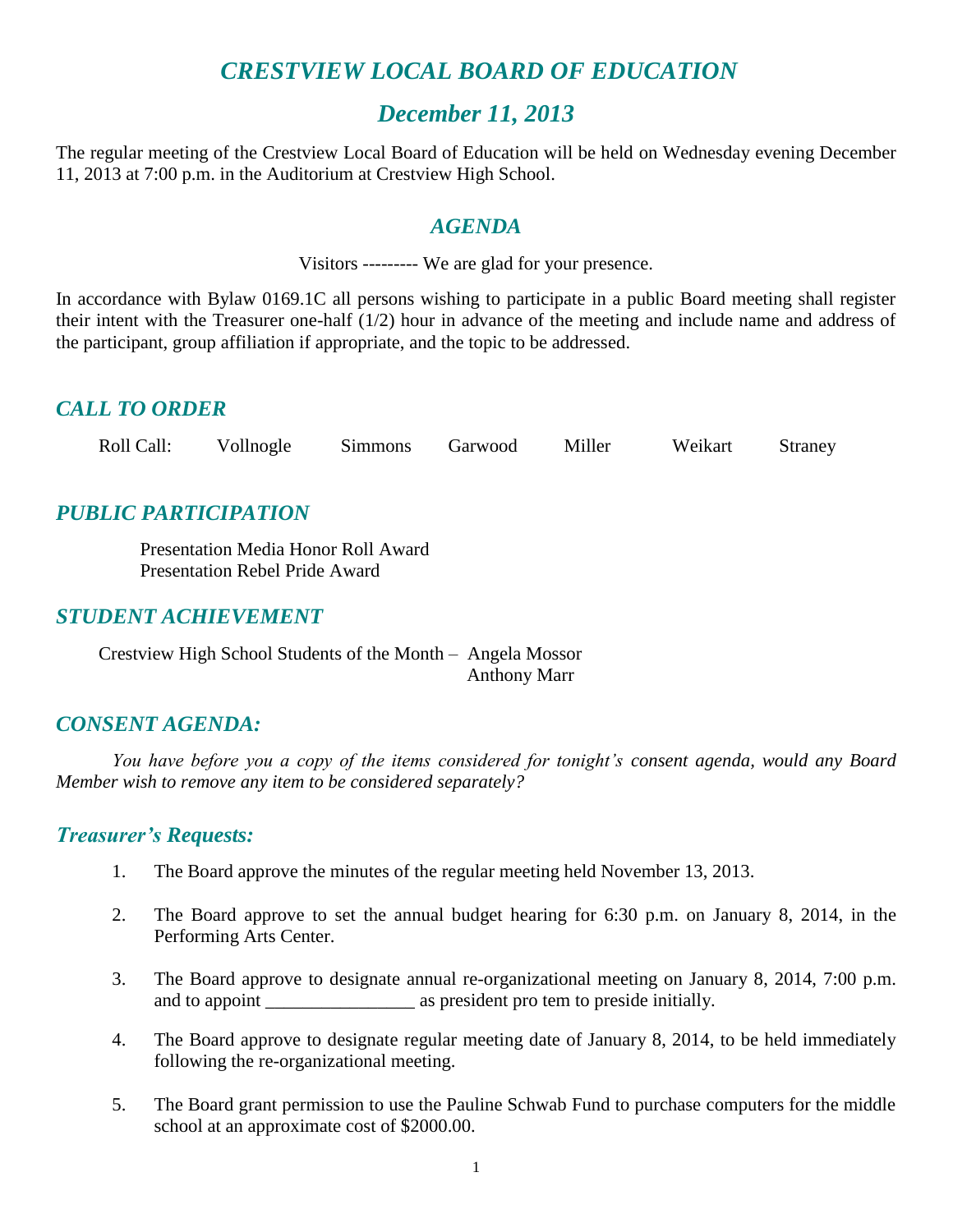6. The Board approve payment of the following invoices:

| Dalton's Service Company, LLC | \$1,125.00         |
|-------------------------------|--------------------|
| Global Gov/Ed Solutions, INC  | \$ 418.13          |
| Riddell All American          | $\frac{\$}{51.39}$ |

7. The Board accept the following grants and authorize the Superintendent and Treasurer to complete the budget requests and take the necessary action to implement the programs:

| Title I                    |              | \$210,735.51 |  |
|----------------------------|--------------|--------------|--|
| Title II A                 |              | 58,851.03    |  |
| <b>OneNet Ohio Grant</b>   |              | 6,000.00     |  |
| Project Lead the Way       |              | 10,000.00    |  |
| Race to the Top – FAMS     |              | 19,530.00    |  |
| Race to the Top – HS to HE |              | 21,282.29    |  |
| Race to the Top            |              | 28,577.34    |  |
|                            | <b>TOTAL</b> | 354,976.17   |  |

### *Superintendent's Requests:*

- 1. The Board authorize Mrs. Ann Hall and Mrs. Jacklynn Mercer to proceed with plans to take an educational field trip to Europe, (London, Paris & Barcelona) June 8, 2015 – June 20, 2015 through Education First for interested students. All cost will be the responsibility of the students.
- 2. The Board approve the following non-teaching personnel be placed on the approved substitute list for the 2013-14 school year, substitute basis only, according to wage rate for the assignment designated; all required reports are on file:

#### *Cafeteria Cook, Cashier, Server and Dishwasher* – Kris Deily

3. The Board approve the following licensed personnel be placed on the approved substitute list for the 2013-14 school year, be granted a limited teaching contract, substitute basis only, according to salary schedule; all required reports are on file:

#### *High School, Middle School & Elementary School*

Ryan Grubb – Social Studies 4-9 Eli Weikart – Early Childhood P-3

#### *Tutoring/Home Instruction*

Eli Weikart – Early Childhood P-3

- 4. The Board grant FMLA requested by Tamela Peddicord, Crestview Local School bus driver, effective December 16, 2013.
- 5. The Board grant FMLA requested by Sheena Montgomery, Crestview Local School high school teacher, beginning December 6, 2013 through January 8, 2014.
- 6. The Board accept the 2013-14 supplemental contract resignation of Tobin Bacon for CMS Weight Lifting Coach.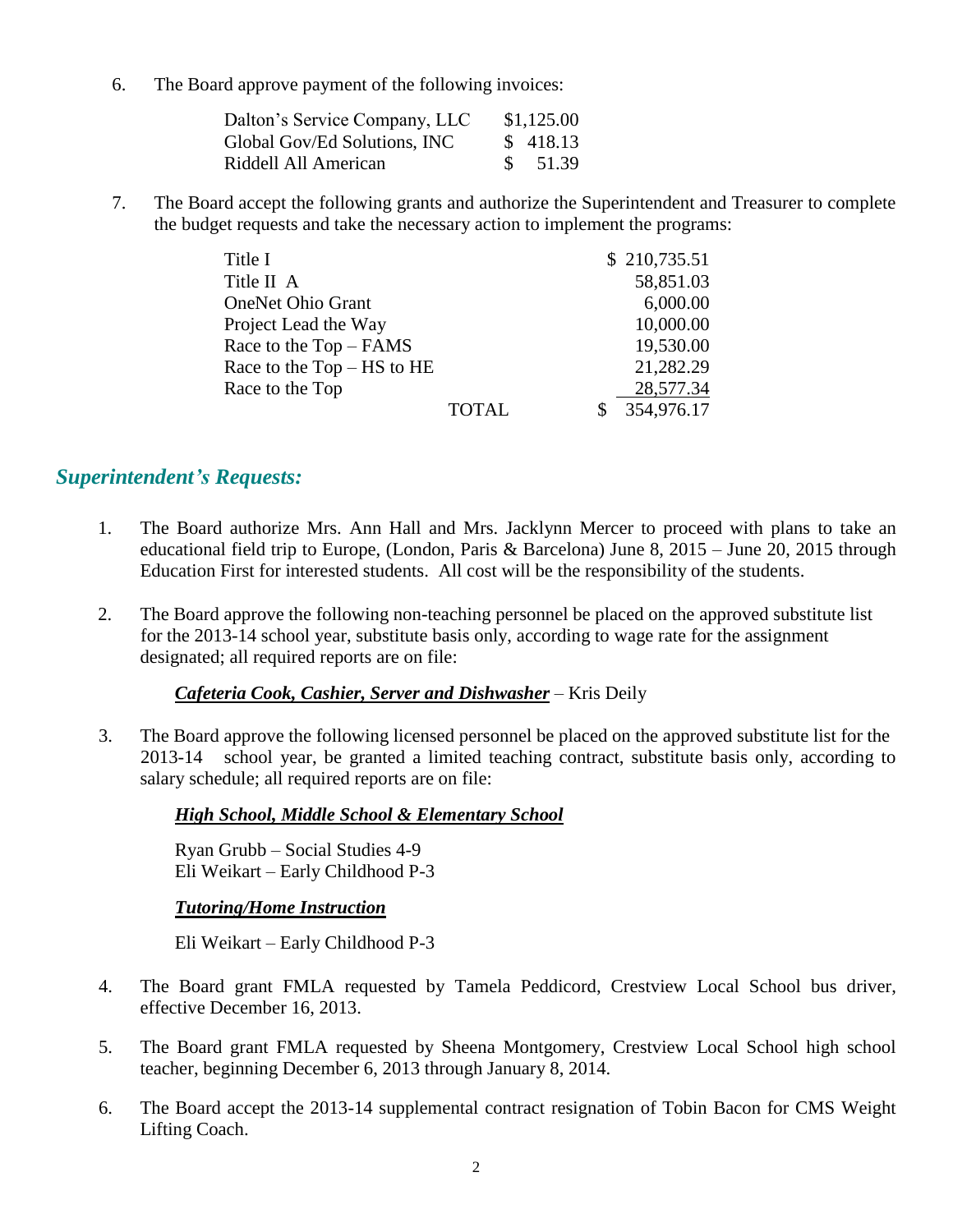7. The Board grant supplemental contracts to the following certificated personnel for the 2013-14 school year as per salary schedule for the assignment designated; all required reports are on file:

> Mark Fabian – CHS Varsity Assistant Track Coach Eric Bable – CHS Musical Assistant Eric Bable – CHS Musical Accompanist Tobin Bacon – CHS Varisity Assistant Girls Softball Coach

8. The Board grant supplemental contracts to the following nonteaching personnel for the 2013-14 school year as per salary schedule for the assignment designated pursuant to O.R.C. 3313.53; all required reports are on file:

> Melvin Miller – CHS Junior Varsity Girls Softball Coach Gerard Grimm – CHS Varsity Assistant Baseball Coach Matthew Strank – CHS Varsity Head Baseball Coach Ron Myers – CHS Junior Varsity Baseball Coach

### **END of CONSENT AGENDA**

Recommend: The Board approve the consent agenda as presented:

|          | Moved by _____, second by _____ to approve consent agenda. Vote yes: $\_\_\_\_\$ , $\_\_\_\_\_\$ , ____, ____,                                                                                                                                                                                                                                                                                                              |  |
|----------|-----------------------------------------------------------------------------------------------------------------------------------------------------------------------------------------------------------------------------------------------------------------------------------------------------------------------------------------------------------------------------------------------------------------------------|--|
|          | $\frac{1}{1}, \frac{1}{1}, \frac{1}{1}, \frac{1}{1}, \frac{1}{1}, \frac{1}{1}, \frac{1}{1}, \frac{1}{1}, \frac{1}{1}, \frac{1}{1}, \frac{1}{1}, \frac{1}{1}, \frac{1}{1}, \frac{1}{1}, \frac{1}{1}, \frac{1}{1}, \frac{1}{1}, \frac{1}{1}, \frac{1}{1}, \frac{1}{1}, \frac{1}{1}, \frac{1}{1}, \frac{1}{1}, \frac{1}{1}, \frac{1}{1}, \frac{1}{1}, \frac{1}{1}, \frac{1}{1}, \frac{1}{1}, \frac{1}{1}, \frac{1}{1}, \frac{$ |  |
| . Failed |                                                                                                                                                                                                                                                                                                                                                                                                                             |  |

### *Treasurer's Requests/Recommendations not included in Consent Agenda:*

1. Approve financial reports and investments as prepared and presented.

| Moved by | second by           | Vote yes: |                |        | $\sqrt{\circ}$ terms to $\frac{1}{2}$ |  |
|----------|---------------------|-----------|----------------|--------|---------------------------------------|--|
|          | Absent <sup>.</sup> |           | Motion carried | Failed |                                       |  |

2. Recommend: The Board authorize the Superintendent and Treasurer to enter into an agreement with the Jefferson Health Consortium to assume the responsibility for claim runouts in the event that the district would decide at some future date to leave the consortium. The purpose of the agreement will permit the district to better control our health care premiums in the future.

Moved by \_\_\_\_\_, second by \_\_\_\_\_. Vote yes:  $\_\_\_\_\_\_\_\_\_\_\_\_\_\_\_$  \_\_\_\_\_, \_\_\_\_\_, \_\_\_\_\_. Vote no:  $\_\_\_\_\_\_\$ \_\_\_\_\_, \_\_\_\_\_\_, \_\_\_\_\_\_\_. Absent: \_\_\_\_\_\_, \_\_\_\_\_\_. Motion carried \_\_\_\_\_\_. Failed \_\_\_\_\_.

3. Accept Donations from:

| $a_{\cdot}$ | <b>Crestview PTO</b>     | \$479.00 for CES Bully T-Shirts                      |
|-------------|--------------------------|------------------------------------------------------|
|             | b. Ohiopyle Prints, Inc. | \$59.39 for CHS Public School Support                |
|             | c. Anonymous             | \$40.00 to CHS Football                              |
|             | d. CASH Coalition        | \$500.00 to CES PSS for Accelerated Reader Program   |
|             | e. CASH Coalition        | \$500.00 to CMS PSS for Volunteer program incentives |
|             | f. American Legion       | \$75.00 to General Fund for Band Buses               |
|             |                          |                                                      |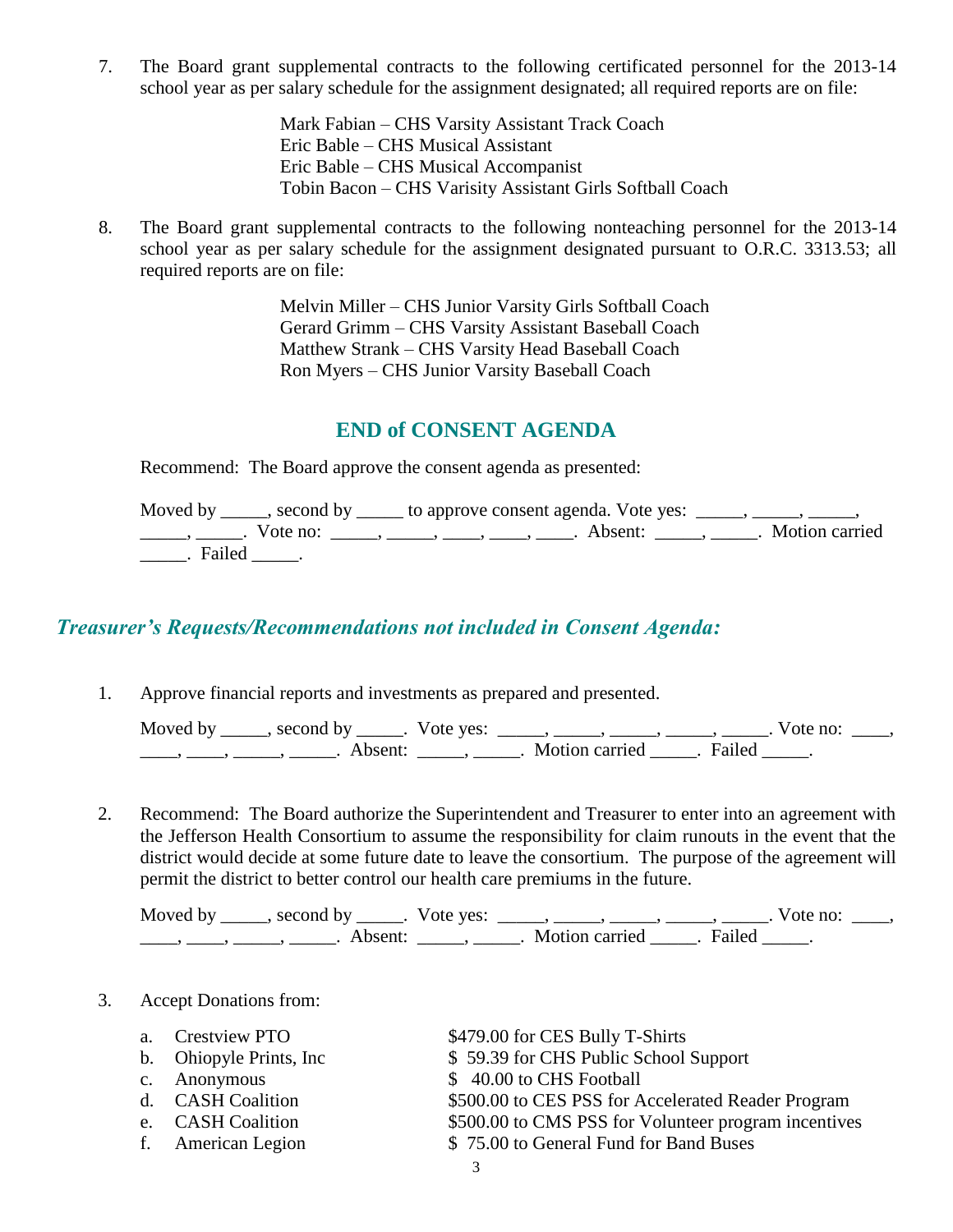h. Lisbon Area Chamber of

g. Michael & Julie Agnew \$400.00 Pelino Scholarship Fund

Commerce Tourism \$250.00 to General Fund for Band Buses

Moved by \_\_\_\_\_, second by \_\_\_\_\_. Vote yes:  $\_\_\_\_\_\_\_\_\_\_\_\_\_\_\_$  \_\_\_\_\_, \_\_\_\_\_, \_\_\_\_\_. Vote no:  $\_\_\_\_\_\_\$ \_\_\_\_, \_\_\_\_\_, \_\_\_\_\_\_, Absent: \_\_\_\_\_, \_\_\_\_\_. Motion carried \_\_\_\_\_. Failed \_\_\_\_\_.

## *Race To The Top:* Mr. Miller

|  |  | <b>Board Reports:</b> |
|--|--|-----------------------|
|--|--|-----------------------|

1. Career Center Report Mr. Garwood 2. Student Achievement Liaison Report Dr. Miller 3. Legislative Report Mr. Garwood 4. Student Board Member Report Preston Straney

### *Board Committee Reports:*

| 1. | Buildings & Grounds | Mr. Garwood   |
|----|---------------------|---------------|
|    | 2. Athletic Council | Mr. Simmons   |
|    | 3. Personnel        | Mr. Vollnogle |
|    | 4. Finance Audit    | Mr. Simmons   |
| 5. | Policy              | Mr. Simmons   |
|    | 6. Communications   | Mr. Weikart   |
|    | 7. Insurance        | Mr. Vollnogle |

### *Administrative Reports:*

|    | <b>Elementary School</b> | Mrs. Dangerfield     |
|----|--------------------------|----------------------|
| 2. | Middle School            | Mr. Richardson       |
| 3. | <b>High School</b>       | Mrs. Dickson         |
| 4. | <b>Special Education</b> | Mr. Hill             |
| 5. | Athletic                 | Mrs. Sapp/Mr. Cusick |
| 6. | Lunchroom                | Mrs. Peddicord       |
| 7. | Technology               | Mr. Miller           |
| 8. | Transportation           | Mr. Floor            |
| 9. | Maintenance              | Mr. Radman           |
|    |                          |                      |

### **Superintendent's Report:** Mr. Dilling

# *Superintendent's Requests/Recommendations not included in Consent Agenda:*

1. Recommend: The Board accept Tyler Stratton, son of James & Angie Stratton, as a tuition student for the remainder of the 2013-14 school year beginning November 20, 2013, at the state established tuition rate of \$445.52 per month.

Moved by \_\_\_\_\_, second by \_\_\_\_\_. Vote yes:  $\_\_\_\_\_\_\_\_\_\_\_\_\_\_\_$  \_\_\_\_\_, \_\_\_\_\_, \_\_\_\_\_. Vote no:  $\_\_\_\_\_\_\$ \_\_\_\_\_, \_\_\_\_\_\_, \_\_\_\_\_\_\_. Absent: \_\_\_\_\_\_, \_\_\_\_\_\_. Motion carried \_\_\_\_\_\_. Failed \_\_\_\_\_.